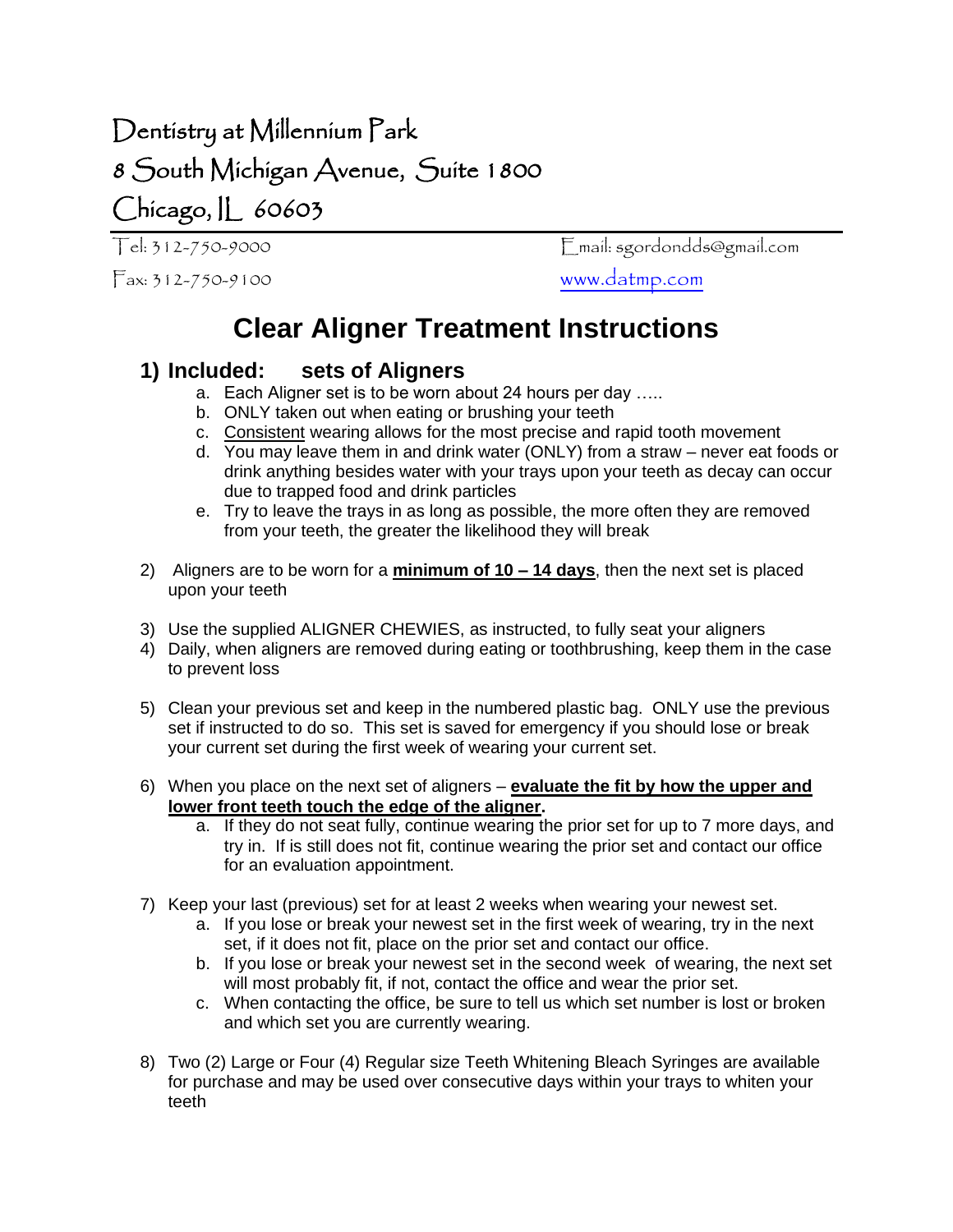9) When Complete with Treatment, you should have at home Two (2) sets of Upper and Lower Quality Retainers – to be worn every night (forever). If you lose or break one set, then open and use the second set. Please call our office for us to order additional sets so they are available, as we never want you to go without having retainers.



**Use the included Aligner Chewies, clean them and reuse**